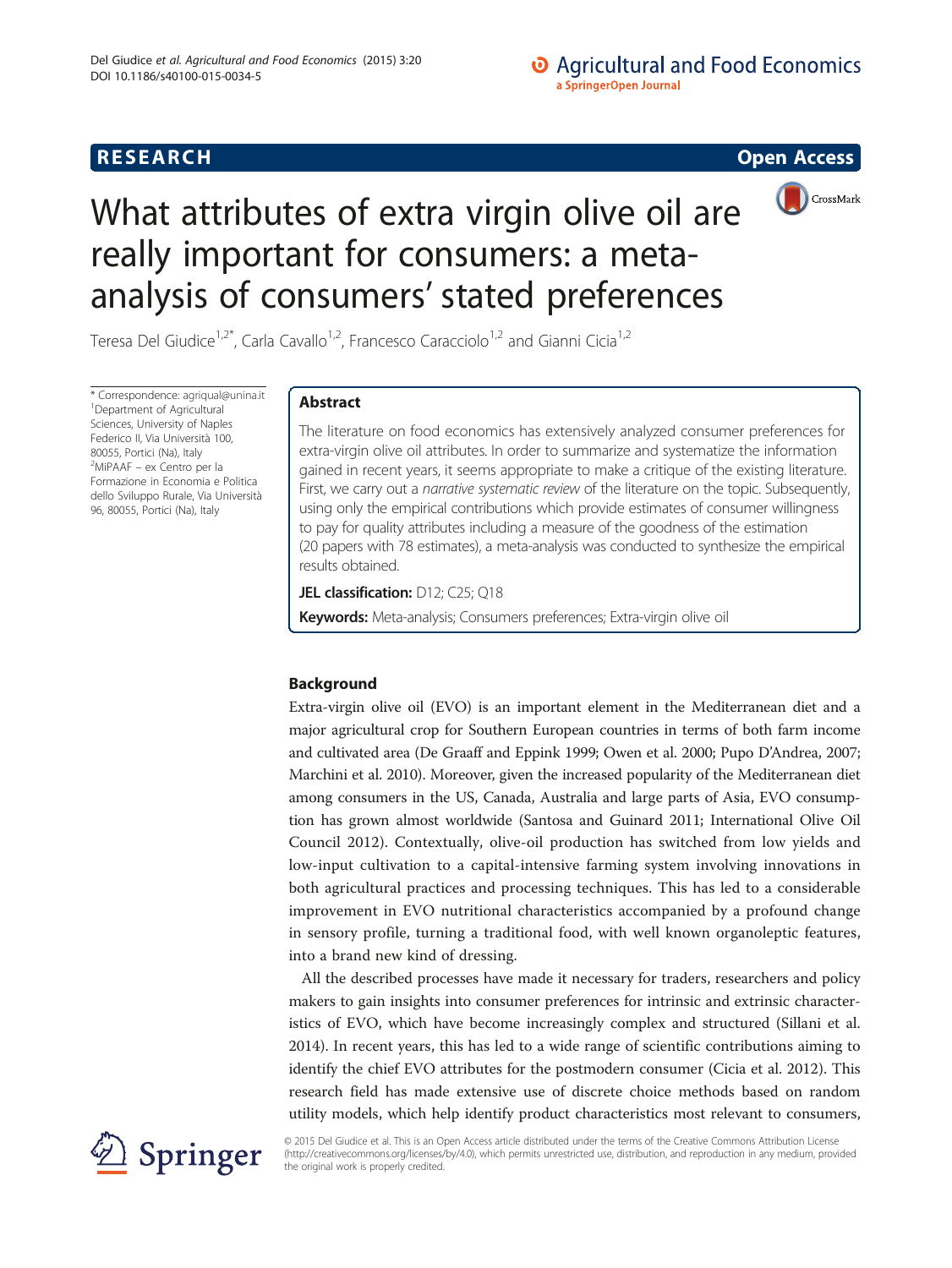also valuing the willingness to pay for a product with such characteristics. Since the surveys were carried out in different countries, with different sample sizes, different statistical designs and often considering different choice experiment attributes as well, the results emerging from the literature are somewhat heterogeneous, although there are some well defined trends.

In order to summarize and systematize the information gained in recent years on consumer preferences related to extra-virgin olive oil, it thus seems appropriate to offer a critique of the existing literature. Our analysis can be divided into two distinct but complementary parts. The first is dedicated to a *narrative systematic review* of the literature on the topic. Subsequently, using 20 empirical contributions which provide estimates of consumers' willingness to pay for quality attributes including a measure of the goodness of the estimation, a meta-analysis was conducted to synthesize the empirical results obtained.

In this paper we refer to the definitions of systematic review and meta-analysis provided by the Cochrane Collaboration (2009) and by the PRISMA Statement (Moher et al. [2009\)](#page-13-0): "A systematic review is a review of a clearly formulated question that uses systematic and explicit methods to identify, select, and critically appraise relevant research, and to collect and analyze data from the studies that are included in the review. Statistical methods (meta-analysis) may or may not be used to analyze and summarize the results of the included studies. Meta-analysis refers to the use of statistical techniques in a systematic review to integrate the results of included studies". In as much as is allowed by the subject of our analysis, in our study we followed the instructions provided by the PRISMA Statement (Moher et al. [2009\)](#page-13-0) in order to carry out an appropriate review. The paper is organized as follows. In second section the *narrative* systematic review is described, summarizing the main results of the literature dealing with EVO attributes. The statistical model used in the meta-analysis and the empirical results are discussed in third section. Fourth section comprises the discussion, study limitations and some concluding remarks.

#### Narrative systematic review

The Narrative Systematic Review was carried out to summarize the literature about consumer preferences relating to EVO characteristics. The chosen period covered the years between 1994, when the first work, to our knowledge, about the subject emerged, and June 2014. The research was carried out using the main scientific/economic research databases: 1. Thomson Reuters (ISI) Web of Knowledge 2. SciVerse Scopus, 3. EconLit 4. Wiley Online Library 5. Emerald Insight 6. Google Scholar 7. AgEcon Search, 8. CiteSeerXβ 9. Microsoft Academic Search; 10. Google, Bing, Abacho, etc.

The survey identified around 78 major works which studied consumer preferences for EVO features. The scientific production related to this line of research has not appeared to decline at all. As for the countries investigated, about 73 % of the contributions focus on Mediterranean countries, which are traditionally major producers and consumers of olive oil, with Italy being the most commonly analyzed, accounting for 40 % of all contributions. The remaining 27 % of works are distributed between Northern European countries (17 %) and the rest of the world (10 %).

As regards publication type, 70 % of the articles analyzed were published in peer-reviewed journals, 20 % of contributions were presented at international conferences, and 10 % are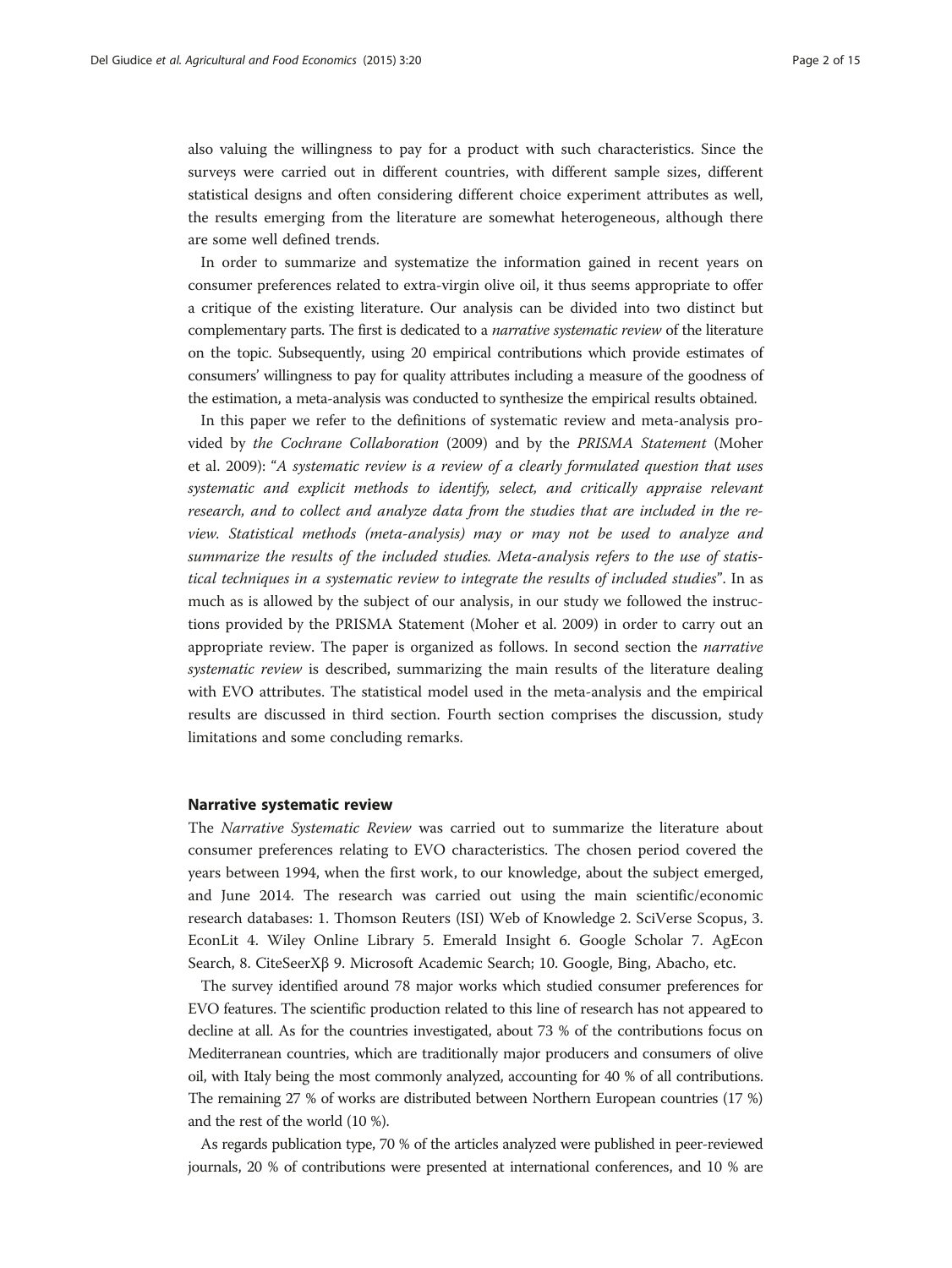termed final research reports. Regarding the specific contents of the various works, we can categorize the large number of articles according to two different elements. The first relates to investigation methodology, while the second concerns research questions to be solved.

Methodological approaches followed by the selected works to analyze consumer preferences show a large share of discrete choice models, applied with many variations. In particular, Conjoint Analysis and Random Utility Models (RUM) are the most widely used. As regards *Conjoint Analysis*, several studies have used this approach to assess the relative importance to consumers of different attributes and to define a hypothetical most preferred product (Cicia and Perla [2000;](#page-12-0) Van der Lans et al. [2001](#page-14-0), Martínez et al. [2002](#page-13-0); Soler et al. [2002;](#page-14-0) Krystallis and Ness [2005](#page-13-0); Bracco et al. [2009;](#page-12-0) Jiménez-Guerrero et al. [2012;](#page-13-0) Mtimet et al. [2008,](#page-13-0) [2011](#page-14-0), [2013](#page-14-0); Di Vita et al. [2013;](#page-13-0) Sillani et al. [2014](#page-14-0)).

By contrast, widely adopted Random Utility Models (RUM) provide the impact of product attributes on choices and estimation of the willingness to pay (WTP) (Cicia et al. [2002;](#page-12-0) Ward et al. [2003;](#page-14-0) Scarpa and Del Giudice [2004;](#page-14-0) Cicia et al. [2005](#page-12-0); Dekhili and d'Hauteville [2009](#page-12-0); Finardi et al. [2009;](#page-13-0) Finardi [2010](#page-13-0); Chan-Halbrendt et al. [2010](#page-12-0); Menapace et al. [2011;](#page-13-0) Aprile et al. [2012](#page-12-0); Delgado et al. [2013](#page-13-0); Mtimet et al. [2013](#page-14-0); Vlontzos and Duquenne [2014;](#page-14-0) Yangui et al. [2013](#page-14-0), [2014a, 2014b\)](#page-14-0).

For instance, Cicia et al. [\(2005](#page-12-0)) valued at one euro per bottle the attribute of Italian product origin (COOL attribute) ascribed by Italian consumers. Amongst the methodologies for analyzing consumer preferences, some studies asked interviewees to rank attributes according to their perceived importance (Del Giudice and D'Elia [2001](#page-12-0)).

Other empirical approaches adopt the hedonic price method (Karipidis et al. [2005](#page-13-0); Ribeiro and Santos [2005](#page-14-0); Carlucci et al. [2014\)](#page-12-0) or multi-criteria analysis (Sandalidou et al. [2002;](#page-14-0) Bevilacqua et al. [2012](#page-12-0)), while others follow mainly qualitative approaches, such as means-end chains, laddering interviews or focus groups. Some interdisciplinary studies comprise features of econometric analysis and sensory analysis (McEwan [1994](#page-13-0); Morales et al. [1997;](#page-13-0) Monteleone et al. [1997;](#page-13-0) Pagliarini et al. [1994;](#page-14-0) Caporale et al. [2004, 2006](#page-12-0); Delgado and Guinard [2011, 2012;](#page-12-0) Finotti et al. [2007](#page-13-0), Favati et al. [2013,](#page-13-0) Fregapane et al. [2013,](#page-13-0) Nakano et al. [2013\)](#page-14-0). Finally, other modeling and theoretical frameworks comprise both qualitative analysis techniques such as laddering (Nielsen et al. [1998](#page-14-0)) and supply chain and sector analysis (Baourakis and Apostolakis [1999](#page-12-0); Belletti and Marescotti [1998](#page-12-0); Fucito and Vizzarri [2004](#page-13-0); Mili and Zúñiga [2001;](#page-13-0) Mili [2006;](#page-13-0) Del Giudice et al. [2012](#page-12-0)).

As regards the aims of the selected papers, most investigated consumer preferences for specific extra-virgin olive oil attributes: they analyzed intrinsic (taste, appearance, color) and extrinsic (packaging, certifications, label, brand, etc.) product attributes. Thus, in the sections below, we highlight the main conclusions made by the literature sorted by the most commonly investigated attributes.

#### Olive geographical origin certification

Early studies on this topic indicated geographical origin of the olives as the main focus (McEwan [1994;](#page-13-0) Monteleone et al. [1997](#page-13-0); Bech-Larsen et al. [1996;](#page-12-0) Belletti and Marescotti [1998](#page-12-0); Nielsen et al. [1998](#page-14-0); Tsakiridou et al. [2006](#page-14-0)). Geographical origin has received ever-increasing attention over the years. It has been extensively shown that, when making purchasing decisions, consumers, albeit from different geographical and socio-economic realities, attach a priority value to information about the country of origin of the olives concerned (Nielsen et al. [1998;](#page-14-0) Van der Lans et al. [2001](#page-14-0); Fotopoulos and Krystallis [2002](#page-13-0); Krystallis and Ness [2005](#page-13-0);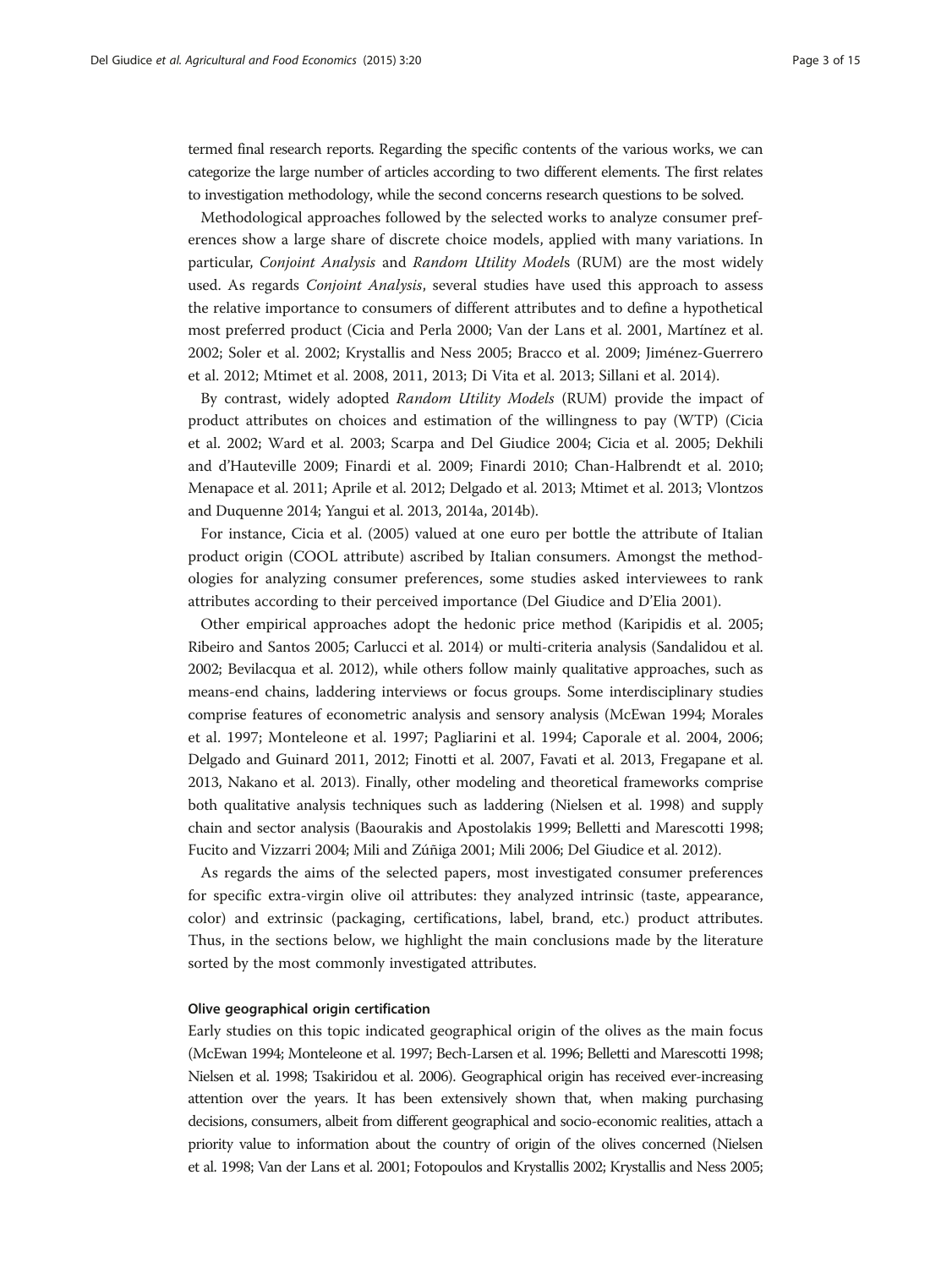Ward et al. [2003;](#page-14-0) Scarpa et al. [2005](#page-14-0); Gázquez‐Abad and Sánchez‐Pérez [2009](#page-13-0); Del Giudice and D'Elia [2001](#page-12-0), Dekhili et al. [2011;](#page-12-0) Aprile et al. [2012;](#page-12-0) Piccolo et al. [2013\)](#page-14-0).

The Geographical Origin attribute was also analyzed through the study of influences exerted by Community certification of origin (PDO and PGI, EC Regulation 509/06 and 510/06) on individual preferences. Several studies agree on two common conclusions (Van der Lans et al. [2001](#page-14-0); Scarpa and Del Giudice [2004;](#page-14-0) Menapace et al. [2008](#page-13-0); Bracco et al. [2009;](#page-12-0) Fucito and Vizzarri [2004](#page-13-0); Finco et al. [2010](#page-13-0)).

The first conclusion concerns the considerable importance of olive origin as a key element in individual choices. In many markets, origin indication is synonymous with a local product. Consumers seem to prefer, regardless of other items, the typical product of the area of consumption. Since the sensory characteristics of olive oil and extravirgin olive oil are greatly affected by cultivars and agronomic techniques, knowledge of origin gives the consumer assurances concerning product taste characteristics.

The second conclusion is that EC designations of origin (PDO and PGI) have never fully expressed their potential as differentiation and protection tools. Indeed, they are still little known to consumers, who continue to use other quality signals and origin certification, such as trademarks evocative of particular production areas, trademarks traditionally associated with specific origins, certification of private standards focused on olives origin or label information about bottling location, which often, before the recent legislation came into force (EU Reg. 182/09 and EU Reg. 1169/2011), was unrelated to the source of olives.

#### Product food safety

A second group of attributes, which has received wide attention from papers discussing EVO health aspects, consists in food safety and traceability. This line of research also includes attention toward organic certification. This attribute has a twofold value for the consumer: first it indicates attention toward health and preservation of the natural environment (Cicia et al. [2009](#page-12-0)). Organic certification has been shown to be positively perceived by consumers, although more than twenty years after EU regulation on organic produce and its definition came into force, consumer information levels were still unsatisfactory (Van der Lans et al. [2001;](#page-14-0) Soler et al. [2002;](#page-14-0) Fotopoulos and Krystallis [2002](#page-13-0); Cicia et al. [2002](#page-12-0); Zanoli et al. [2002](#page-14-0); Sandalidou et al. [2002;](#page-14-0) Del Giudice et al. [2012](#page-12-0)).

In more recent works, the relation between origin and traceability emerges quite strongly (Leonetti et al., [2009](#page-13-0); Chan-Halbrendt et al. [2010](#page-12-0); Mane-Kapaj et al. [2010](#page-13-0); Gázquez‐Abad and Sánchez‐Pérez [2009](#page-13-0); Cicia et al. [2005](#page-12-0); Menapace et al. [2008;](#page-13-0) Deselnicu et al. [2013](#page-13-0); Gambaro et al. [2013](#page-13-0)). Traceability and related labeling information have become increasingly analyzed elements. Traceability means the ability to track food through all stages of production, processing and distribution. Traceability was introduced by the EU's General Food Law (EC Reg. 178/2002). It has been generally shown that information on traceability influences consumer choices, which are ever more geared to food safety (Soler et al. [2002](#page-14-0); Krystallis and Ness, [2005\)](#page-13-0). However, the studies in question indicate that consumers consider information about the origin of the olives the most important element for traceability of the product. Knowledge of all stages of production, processing and distribution does not seem to affect consumer choice, the information about the origin of the raw material seems more important (Cicia et al. [2005;](#page-12-0) Di Vita et al. [2013\)](#page-13-0).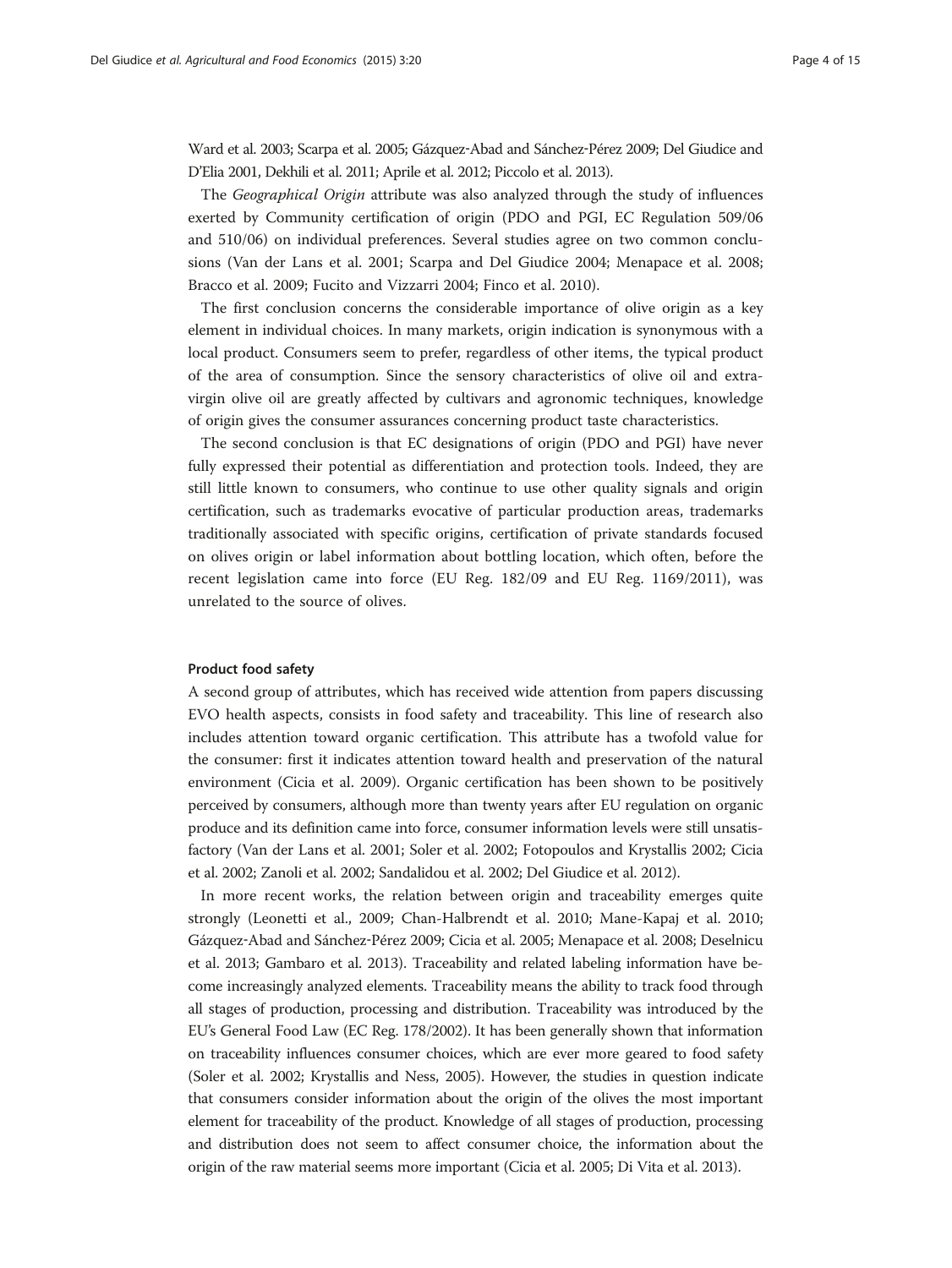#### Brand

Another relevant attribute within consumer preferences is represented by brand (Baourakis and Baltas [2003](#page-12-0); Bower et al. [2003](#page-12-0); Del Giudice and D'Elia [2001;](#page-12-0) Cicia et al. [2005](#page-12-0); Bracco et al. [2009](#page-12-0); Dekhili and d'Hauteville [2009;](#page-12-0) Gázquez‐Abad and Sánchez‐ Pérez [2009;](#page-13-0) Jiménez-Guerrero et al. [2012](#page-13-0)). In particular, the literature highlights the preference of consumers for traditionally known brands and private labels, both with an increasing information value and reassuring features for the consumer.

#### Price

Price clearly emerges as a "particular" attribute as stated by the literature, with regard to the influence upon purchase choices and on perception of extra-virgin olive oil quality. Indeed, several studies have shown the considerable attention paid to price on the part of consumers (McEwan [1994](#page-13-0); Baourakis and Apostolakis, [1999;](#page-12-0) Baourakis and Baltas [2003](#page-12-0); Lazaridis [2004;](#page-13-0) Gázquez-Abad and Sánchez-Pérez [2009,](#page-13-0) Carlucci et al. [2014](#page-12-0)). Other studies (Cicia et al. [2002](#page-12-0); Martínez et al. [2002;](#page-13-0) Scarpa and Del Giudice [2004](#page-14-0)) highlight the role played by the price factor as a quality indicator for extra-virgin olive oil. Indeed, very often the preference toward this attribute seems to follow a triangular path typical of quality products (Cicia and Perla [2000\)](#page-12-0).

#### Sensory attributes

The last group of attributes analyzed comprises all product sensory and taste aspects. This kind of analysis showed significant changes over the period. In general, in the past, olive oil taste and color were considered two of the attributes that most influenced consumer perception and purchase choice, without, however, identifying them individually as being present (McEwan [1994;](#page-13-0) Finotti et al. [2007;](#page-13-0) Monteleone et al. [1997](#page-13-0); Cicia et al. [2002](#page-12-0)).

Further developments in the way EVO sensory and taste aspects are described and researched both at production and processing level have led to in-depth analysis of consumer preferences. On the production side there has been a trend toward oils which, thanks to innovations in production techniques introduced over the past two decades, result in a product with enhanced sensory characteristics (pungent, bitter, fruity, etc.). On the consumption side, because of the strong link with traditional preferences and thanks to the educational role played by branded products and GDO private labels toward tasting, there is now a generation of EVO users who seem to prefer a product with a quite plain, neutral taste, generating a serious split in the market (Leonetti et al. [2009](#page-13-0); Santosa et al. [2010;](#page-14-0) Mtimet et al. [2008,](#page-13-0) [2011, 2013](#page-14-0); Caporale et al. [2006;](#page-12-0) Delgado and Guinard [2011](#page-12-0), [2012](#page-12-0); Delgado et al. [2013;](#page-13-0) Recchia et al. [2012;](#page-14-0) Bevilacqua et al. [2012;](#page-12-0) Del Giudice et al. [2012](#page-12-0)).

### Econometric meta-analysis

Meta-analysis is increasingly proving that it could play a valuable role in objectively and effectively exploring topics which are extensively debated in the scientific literature. Meta-analysis as a tool for scientific investigation was first used in the early 20th century (Simpson and Pearson [1904\)](#page-14-0), although the term itself was first coined only in 1976 (Glass [1976](#page-13-0)).

This approach has also benefited in recent years from the process that has led to massive web indexing and sharing of the results of scientific research. Although its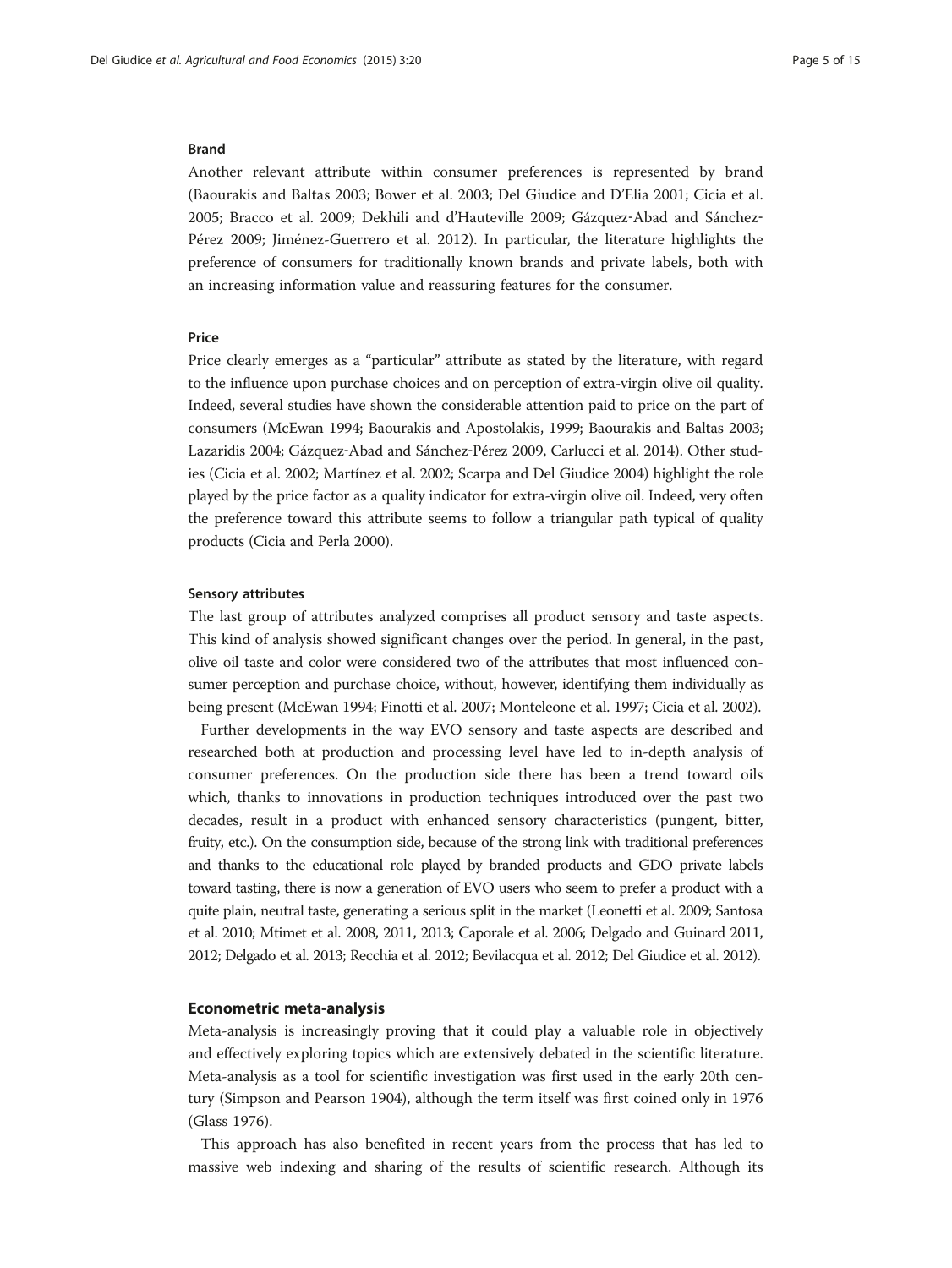main application is in the medical sciences, studies focusing on meta-analysis are becoming more widespread and accepted in other disciplines, including economics and social sciences (Nelson and Kennedy [2009\)](#page-14-0).

It is undeniable that having a comprehensive and objective view of what research has produced on the subject of interest over the years represents the first stage for any researcher interested in providing a new contribution to knowledge, taking advantage of the spillover offered by previous scientific production<sup>a</sup>. With regard to the analysis of consumer EVO preferences, both quality and quantity of scientific output allow the main results to be synthesized and systematized. Within this scope, a meta-analysis study, thanks to the characteristics of the regression models in terms of inference on reality, seems an efficient choice. Therefore, the aim of the meta-analysis proposed herein is to provide a statistically rigorous synopsis of the findings in the literature on consumer preferences for extra virgin olive oil attributes.

Our approach analyzes the WTP of consumers for several EVO attributes. As previously stated, many studies on this subject adopt the discrete choice method based on random utility theory<sup>b</sup>. If the price is included among the attributes, it is thus possible to obtain the preference for the various attributes considered, measured in monetary terms, as WTP. However, direct comparison among studies of WTPs for the various attributes is not strictly feasible in these terms as the results of each estimation are in local currency and they refer to specific space-time situations.

In light of the above considerations, the variable of interest, or the dependent variable of our model, WTP, was transformed into the relative change with respect to the base price of EVO as reported in each specific study. Meta-analysis may thus summarize the general indications on willingness to pay for different attributes by using results from studies from different sites, surveys, methodologies, and sample characteristics.

From an empirical point of view, not all the analyzed studies provided information directly usable for our purpose: only 20 studies explicitly provided the estimated WTP including a measure of the variance of the estimation, information necessary for implementation of random or fixed-effect models. Since each study usually considers jointly the preferences for different attributes, thus providing several estimates of WTP, our meta-analysis collected 78 WTPs overall from 20 studies written during the decade 2004–2014 (see Table [3](#page-8-0)). In order to avoid publication bias, also "non peer-reviewed articles" were included in the metaanalysis (Duval and Tweedie [2000;](#page-13-0) Rothstein et al. [2006](#page-14-0)). The explanatory variables used in the meta-analysis are shown in Table 1 with some descriptive statistics.

| Variable                   | Mean value | Min          | Max  |
|----------------------------|------------|--------------|------|
| WTP (relative variation)   | 0.46       | $-0.92$      | 0.98 |
| Olive Origin certification | 0.30       | $\mathbf{0}$ |      |
| Brand                      | 0.10       | $\Omega$     |      |
| Neutral taste              | 0.15       | $\mathbf{0}$ |      |
| Traceability               | 0.07       | 0            |      |
| Organic Certification      | 0.12       | 0            |      |
| Peer-reviewed article      | 0.60       | 0            |      |
| Italy-based survey         | 0.30       | $\Omega$     |      |

| <b>Table 1</b> Explanatory variables used in the meta-analysis |  |  |  |
|----------------------------------------------------------------|--|--|--|
|----------------------------------------------------------------|--|--|--|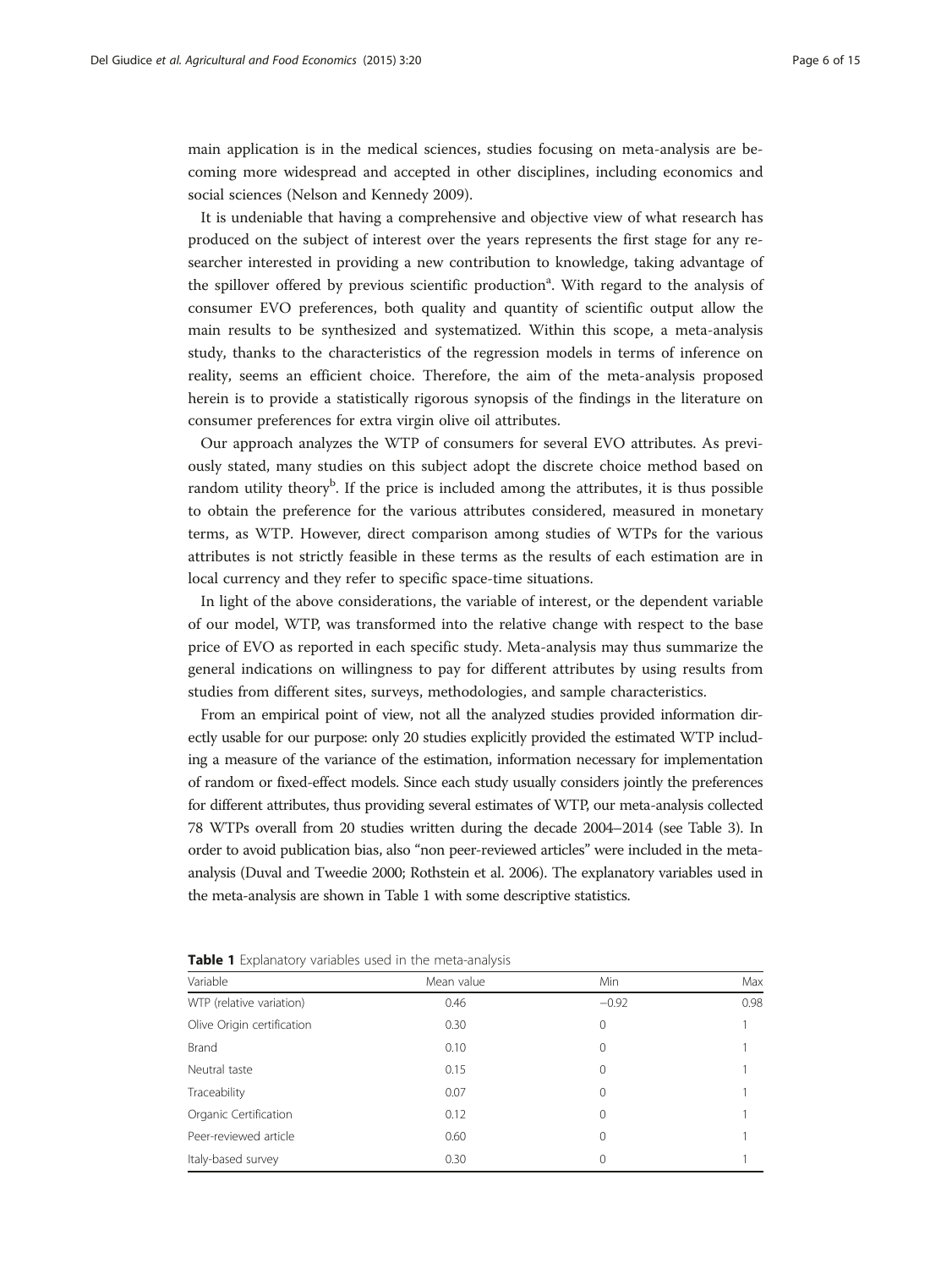There are three parametric methods most widely used within meta-analysis: 1. Linear regression analysis model (or meta-regression); 2. Fixed-effect meta-regression analysis; 3. Random-effect meta-regression analysis.

The Linear regression analysis model (or meta-regression) follows the ordinary least squares approach. Specifically, we assume that each *i-study* of  $n$  total studies provided an estimate of the relative willingness to pay equal to  $WTP_i$ :

$$
WTP_i = \mathbf{x}_i \mathbf{\beta} + u_i, \text{ with } u_i \sim N(0, \sigma^2)
$$
\n<sup>(1)</sup>

where  $x_i$  is a  $1 \times k$  vector of covariates (including intercept) that characterizes the study i and  $\beta$  is a  $k \times 1$  coefficient vector. Standard error estimates are provided through a bootstrap procedure to prevent possible estimation bias due to heteroskedasticity.

Meta-regression assumes that all the estimates of WTP included in the meta-analysis have the same precision or variability. When the confidence interval or the variance of WTP is available, it may be taken into account by adopting a variance weighted OLS. The literature on meta-analysis refers to this specification as Fixed-effect meta-regression analysis. In this case Eq. 1 becomes:

$$
WTP_i = \mathbf{x}_i \mathbf{\beta} + e_i, \text{ with } e_i \sim N(0, \sigma^2_i)
$$
 (2)

Equation 2 can be estimated by weighted least squares, with the weights  $1/|\sigma_i^2|$  where  $\sigma_i^2$  is the estimated variance of the parameter provided by the *i*-th study.

However, by construction, fixed effect meta-regression analysis assumes that betweenstudy variability of the estimates are equal to zero. In order to overcome this limitation *random effect meta-regression* analysis estimates a new parameter  $(\tau^2)$  for taking between-study variability into account:

$$
WTP_i = \mathbf{x}_i \mathbf{\beta} + e_i + u_i, \text{ with } u_i \sim N(0, \tau^2) \text{ and } e_i \sim N(0, \sigma^2)
$$
 (3)

The estimation procedure of Eq. (3) consists of a first estimate of  $\tau^2$  (variance between studies) and then in an estimate of the coefficients β through the least squares method weighted by using  $1/(\sigma_i^2 + \tau^2)$  as weights. The algorithm is iterative and follows the procedure suggested by Thompson and Sharp ([1999\)](#page-14-0).

In particular, having set an initial value for  $\tau^2$ , the estimate of  $\tau^2$  is based on the following log-likelihood function maximization:

$$
L_{R}(\tau^{2}) = -\frac{1}{2} \sum_{i} \left\{ \log(\sigma_{i}^{2} + \tau^{2}) + \frac{\left(y_{i} - x_{i} \hat{\beta}\right)^{2}}{\sigma_{i}^{2} + \tau^{2}} \right\} - \frac{1}{2} \log |X'V^{1}X|
$$

where  $V = diag(\sigma_1^2 + \tau^2, \sigma_2^2 + \tau^2, ..., \sigma_n^2 + \tau^2)$  and  $\hat{\beta} = (X'V^{-1}X)^{-1}X'V^{-1}y$  (Harville [1977](#page-13-0)).

From the sum of the squares of the weighted errors,  $Q_E = \sum_i$  $y_i - x_i \hat{\boldsymbol{\beta}}$  $\sigma_i$  $\left(\gamma - \mathbf{x} \cdot \hat{\mathbf{\beta}}\right)^2$ (Lipsey and

Wilson [2001\)](#page-13-0) it is possible to calculate the measure of the percentage of the residual variation that is attributable to between-study heterogeneity: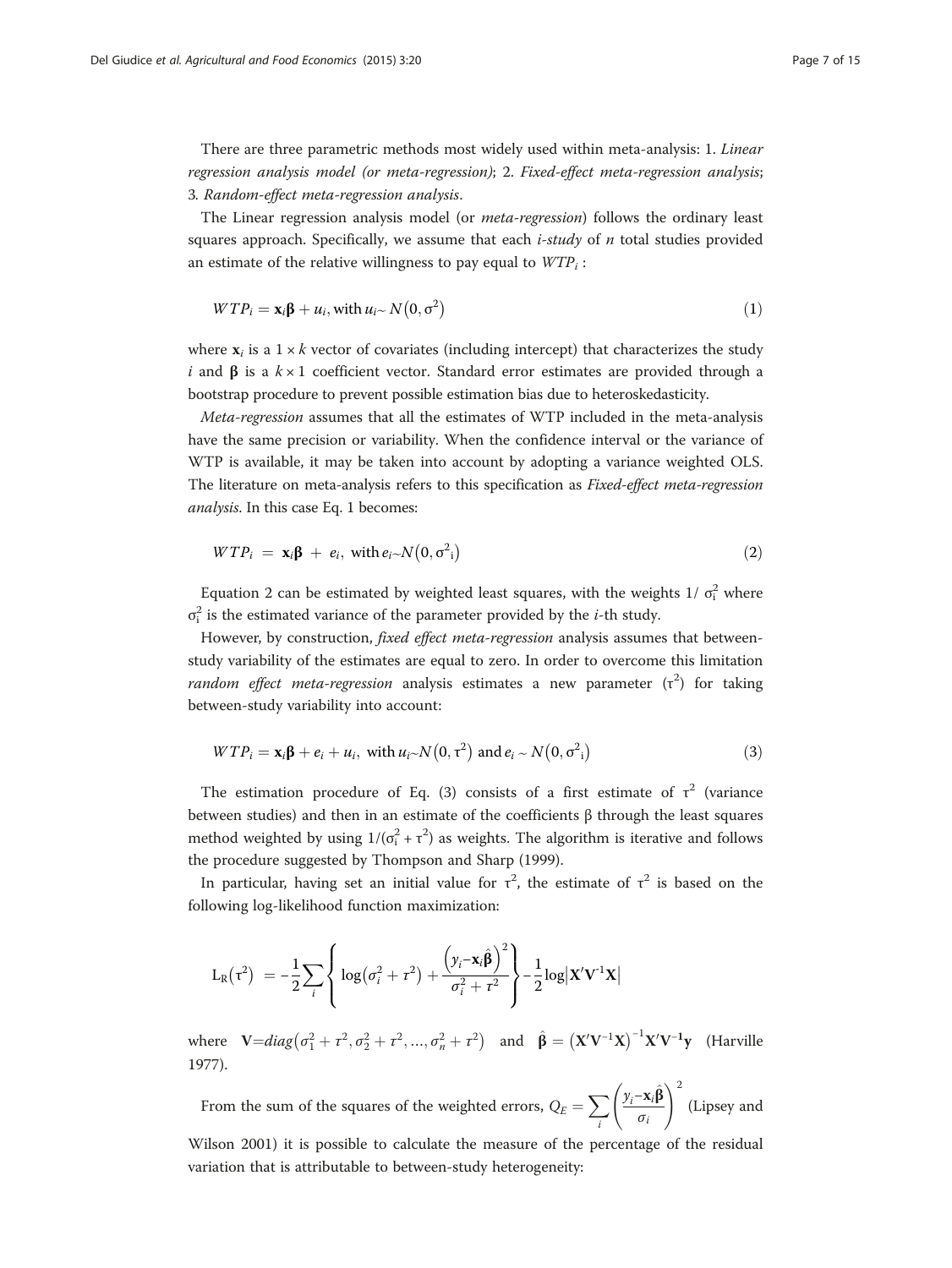$$
I^2 = \max \biggl\{ \frac{Q_E - (n-k)}{Q_E}, 0 \biggr\}.
$$

The last two models are particularly useful when the purpose of studies is to estimate the "size effect" (effectiveness of a medicinal product, willingness to pay for a food attribute, etc.), exploiting the information from the confidence intervals of the measure.

In this specific study we apply all three models. For the estimation of the last two models we also use a measure of the variance of the WTP as estimated in the individual studies, in order to weight the effect size of each case study with an index of the goodness of the estimate.

Table 2 reports the results of the three estimates. All the exogenous variables considered show the same direction in the three different specifications. Of the three specifications, the fixed-effect meta-regression model seems to perform best, showing overall a higher significance level of the coefficients. This result is formally confirmed by the Cochran  $(Q_E)$  test and by the Higgins heterogeneity measure  $(I^2)$  (Higgins and Green [2008](#page-13-0)). This specific result supports the outcomes of the "fixed effects model", implying the existence of a "true effect size" similar for all the studies, and the WTP differences reported in several studies are not statistically significant. In other words, the variation in the WTP for the attributes would appear the same for all studies, albeit conducted in different countries and at different times.

This result might arise from the specific design of the dependent variable as a percentage change with respect to a base price. By using this procedure the differences between the estimates based on study-specific characteristics might be minimized.

The results of our meta-analysis indicate that known brand, organic certification, olive origin certification (including European PDO, PGI and private certifications of country of origin) and neutral taste have a positive influence on consumers' WTP. The

| Variable                      | Meta-regression |         |             |         | Fixed effect meta-regression Random effect meta-regression |         |
|-------------------------------|-----------------|---------|-------------|---------|------------------------------------------------------------|---------|
|                               | Coeff           | std-dev | Coeff       | std-dev | Coeff                                                      | std-dev |
| Olive origin<br>certification | $0.474***$      | 0.144   | $0.489***$  | 0.151   | $0.496***$                                                 | 0.107   |
| Brand                         | $0.521***$      | 0.243   | $0.608***$  | 0.207   | $0.531***$                                                 | 0.193   |
| Neutral taste                 | 0.251           | 0.173   | $0.197***$  | 0.056   | 0.194                                                      | 0.21    |
| Traceability                  | 0.033           | 0.041   | 0.145       | 0.105   | 0.12                                                       | 0.08    |
| Organic certification         | $0.393*$        | 0.215   | $0.577***$  | 0.139   | 0.403                                                      | 0.32    |
| Peer-reviewed article         | $-0.276$        | 0.192   | $-0.355***$ | 0.124   | $-0.324***$                                                | 0.096   |
| Italy-based survey            | $-0.416***$     | 0.112   | $-0.646***$ | 0.238   | $-0.459***$                                                | 0.143   |
| Constant                      | 0.579           | 0.439   | 0.12        | 0.215   | 0.245                                                      | 0.201   |
| $R^2$                         | 0.3078          |         | 0.3192      |         |                                                            |         |
| $\tau^2$                      |                 |         |             |         | 0.029                                                      |         |
| $f^2$                         |                 |         |             |         | 15.20 %                                                    |         |
| Adj $R^2$                     |                 |         |             |         | 81.28 %                                                    |         |
| $Q_{E}$                       |                 |         |             |         | 64.37 ( $\chi^2$ 89.39; df 69;<br>$p<0.05$ )               |         |
| F(8, 69)                      | 3.84            |         | 4.05        |         | 8.05                                                       |         |
| Prob>F                        | 0.0009          |         | 0.0005      |         | < 0.0001                                                   |         |

Table 2 Assessment of implemented econometric models

#obs: 78 || \*p<0.1; \*\*p<0.05; \*\*\*p<0.01.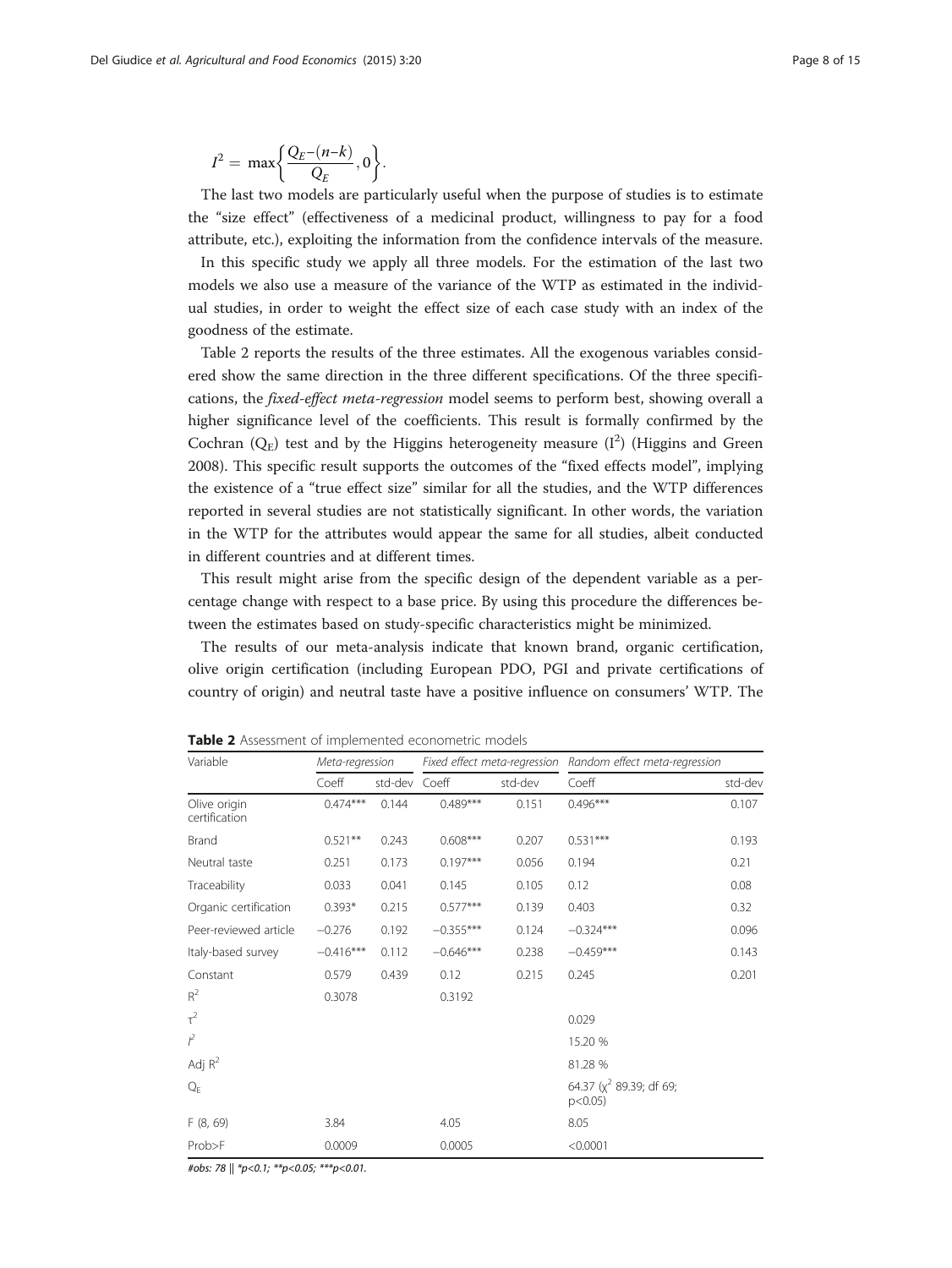| Authors                                                           | Year | Title                                                                                                                                                        | Source title                                                                                             | Publication type (report,<br>peer-reviewed article, etc.) | Study<br>area      |
|-------------------------------------------------------------------|------|--------------------------------------------------------------------------------------------------------------------------------------------------------------|----------------------------------------------------------------------------------------------------------|-----------------------------------------------------------|--------------------|
| G. Cicia e C. Perla                                               |      | 2000 La percezione della qualità nei consumatori di prodotti biologici:<br>uno studio sull'olio extra-vergine di oliva tramite conjoint analisys             | Qualità e valorizzazione nel mercato<br>dei prodotti agroalimentari tipici                               | Book chapter                                              | Italy              |
| I. van der Lans, K. van Ittersum,<br>A. De Cicco, M. Loseby       |      | 2001 The role of the region of origin and EU certificates of origin<br>in consumer evaluation of food products                                               | European Review of Agricultural<br>Economics                                                             | Peer-reviewed article                                     | Italy              |
| G. Cicia, T. Del Giudice, R. Scarpa                               |      | 2002 Consumers' perception of quality in organic food A random<br>utility model under preference heterogeneity and choice<br>correlation from rank-orderings | British Food Journal                                                                                     | Peer-reviewed article                                     | Italy              |
| R. W. Ward, J. Briz, I. de Felipe                                 |      | 2003 Competing Supplies of Olive Oil in the German Market:<br>An Application of Multinomial Logit Models                                                     | Agribusiness                                                                                             | Peer-reviewed article                                     | Germany            |
| R. Scarpa, T. Del Giudice                                         |      | 2004 Market Segmentation via Mixed Logit: Extra-Virgin Olive<br>Oil in Urban Italy                                                                           | Journal of Agricultural & Food<br>Industrial Organization                                                | Peer-reviewed article                                     | Italy              |
| G. Cicia, T. Del Giudice, R. Scarpa                               |      | 2005 Welfare Loss due to Lack of Traceability in Extra-virgin<br>Olive Oil: a Case Study                                                                     | Cahiers Options Méditerranéennes                                                                         | Peer-reviewed article                                     | Italy              |
| S. Dekhili, F. D'Hauteville                                       |      | 2009 Effect of the region of origin on the perceived quality<br>of olive oil: An experimental approach using a control group                                 | Food Quality and Preference                                                                              | Peer-reviewed article                                     | Tunisia-<br>France |
| C. Finardi, C. Giacomini, D.<br>Menozzi, C. Mora                  |      | 2009 Consumer preferences for country-of-origin and health<br>claim labelling of extra-virgin olive-oil                                                      | 113th FAAF Seminar "A resilient<br>European food industry and food<br>chain in a challenging world"      | Conference paper                                          | Italy              |
| C. Chan-Halbrendt E. Zhllima.<br>G. Sisior, D. Imami, L. Leonetti |      | 2010 Consumer Preferences for Olive Oil in Tirana, Albania                                                                                                   | International Food and Agribusiness<br>Management Review                                                 | Peer-reviewed article                                     | Albania            |
| C. Finardi                                                        |      | 2010 Preferenze dei consumatori per attributi di qualità<br>dell'olio extravergine di oliva. Una indagine empirica                                           | AgriRegioniEuropa                                                                                        | Peer-reviewed article                                     | Italy              |
| L. Menapace, G. Colson, C.<br>Grebitus, M. Facendola              |      | 2011 Consumers' preferences for geographical origin labels:<br>evidence from the Canadian olive oil market                                                   | European Review of Agricultural<br>Economics                                                             | Peer-reviewed article                                     | Canada             |
| N. Mtimet, K. Ujiie, K. Kashiwaghi, L.<br>Zaibet, M. Nagaki       |      | 2011 The effects of Information and Country of Origin<br>on Japanese Olive Oil Consumer Selection                                                            | EAAE 2011 Congress "Change<br>and Uncertainty Challenges for<br>Agriculture, Food and Natural Resources" | Conference paper                                          | Japan              |
| M.C. Aprile, V. Caputo, R.M. Jr. Nayga                            | 2012 |                                                                                                                                                              | International journal of consumer<br>studies                                                             | Peer-reviewed article                                     | Italy              |

# <span id="page-8-0"></span>Table 3 List of studies included in the meta-regression analysis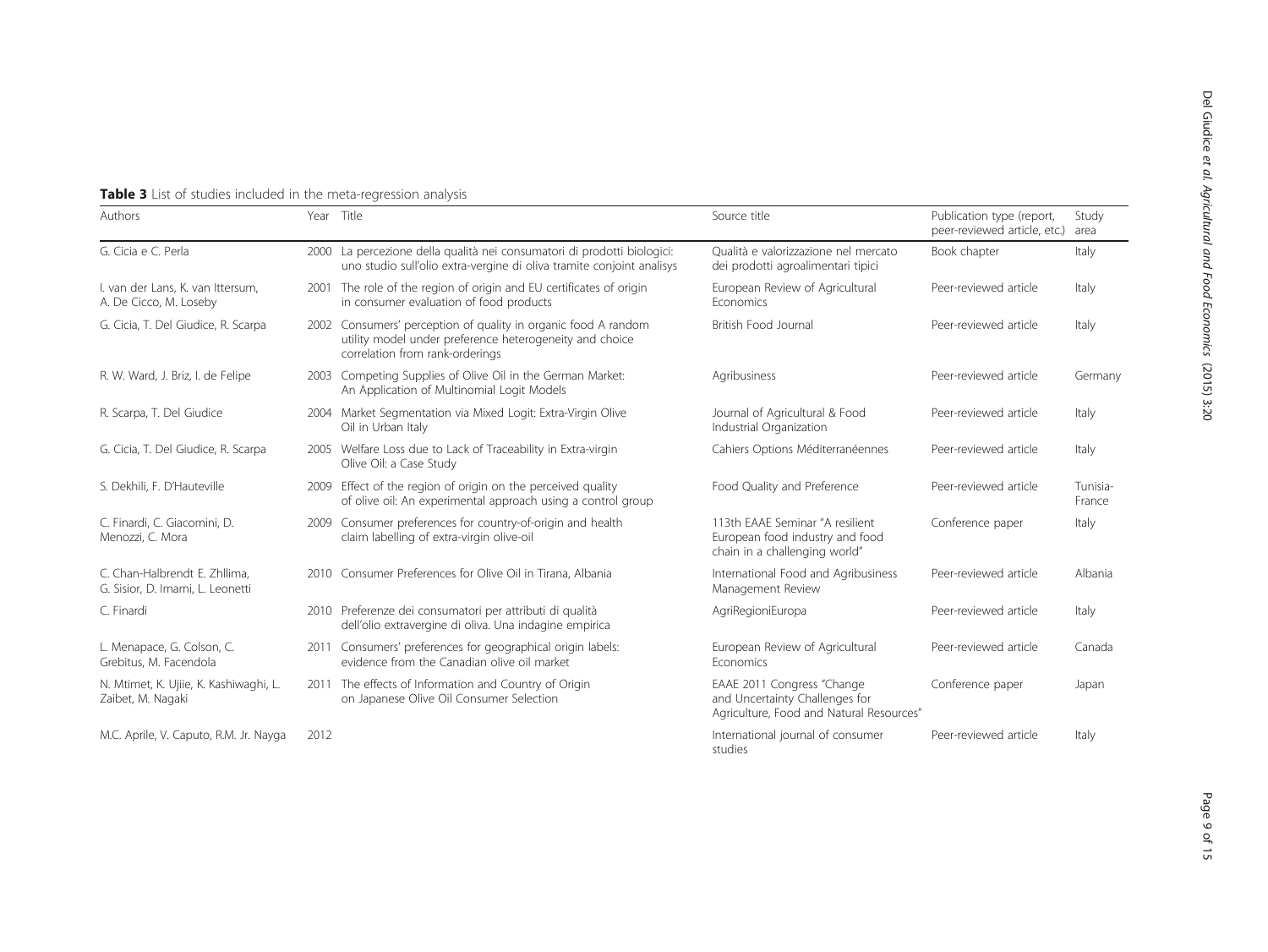# Table 3 List of studies included in the meta-regression analysis (Continued)

|                                                   |      | Consumers' valuation of food quality labels: the case<br>of the European geographic indication and organic<br>farming labels                                                                  |                                                           |                       |                    |
|---------------------------------------------------|------|-----------------------------------------------------------------------------------------------------------------------------------------------------------------------------------------------|-----------------------------------------------------------|-----------------------|--------------------|
| C. Delgado, A. Gomez-Rico,<br>J.X. Guinard        | 2013 | Evaluating bottles and labels versus tasting the oils blind:<br>Effects of packaging and labeling on consumer preferences,<br>purchase intentions and expectations for extra virgin olive oil | Food Research International                               | Peer-reviewed article | USA/<br>California |
| G. Di Vita, M. D'Amico,<br>G. La Via, E. Caniglia |      | 2013 Quality Perception of PDO extra-virgin Olive Oil: Which<br>attributes most influence. Italian consumers?                                                                                 | Agricultural Economics Review                             | Peer-reviewed article | Italy              |
| A. Yangui, M. Costa-Font, J.M. Gil                |      | 2013 The effect of food related personality traits and lifestyle<br>orientation on consumer's behavior related to extra<br>virgin olive oil: estimation of an extended hybrid choice model    | 4th ICAAAE                                                | Conference Paper      | Spain              |
| N. Mtimet, L. Zaibet, C. Zairi,<br>H. Hzami       | 2013 | Marketing Olive Oil Products in the Tunisian Local Market:<br>The Importance of Quality Attributes and Consumers' Behavior                                                                    | Journal of International Food &<br>Agribusiness Marketing | Peer-reviewed article | Tunisia            |
| G. Vlontzos, M.N. Duguenne                        | 2014 | Assess the impact of subjective norms of consumers'<br>behaviour in the Greek olive oil market                                                                                                | Journal of Retailing and Consumer<br><b>Services</b>      | Peer-reviewed article | Greece             |
| A. Yangui, M. Costa-Font, J.M. Gil                | 2014 | Revealing additional preference heterogeneity with an<br>extended random parameter logit model: the case of<br>extra virgin olive oil                                                         | Spanish Journal of Agricultural<br>Research               | Peer-reviewed article | Spain              |
| A. Yangui, F. Akaichi, M. Costa-Font,<br>J.M. Gil | 2014 | Are ranking preferences information methods comparable<br>with the choice experiment information in predicting actual behavior?                                                               | EAAE 2014 Congress                                        | Conference Paper      | Spain              |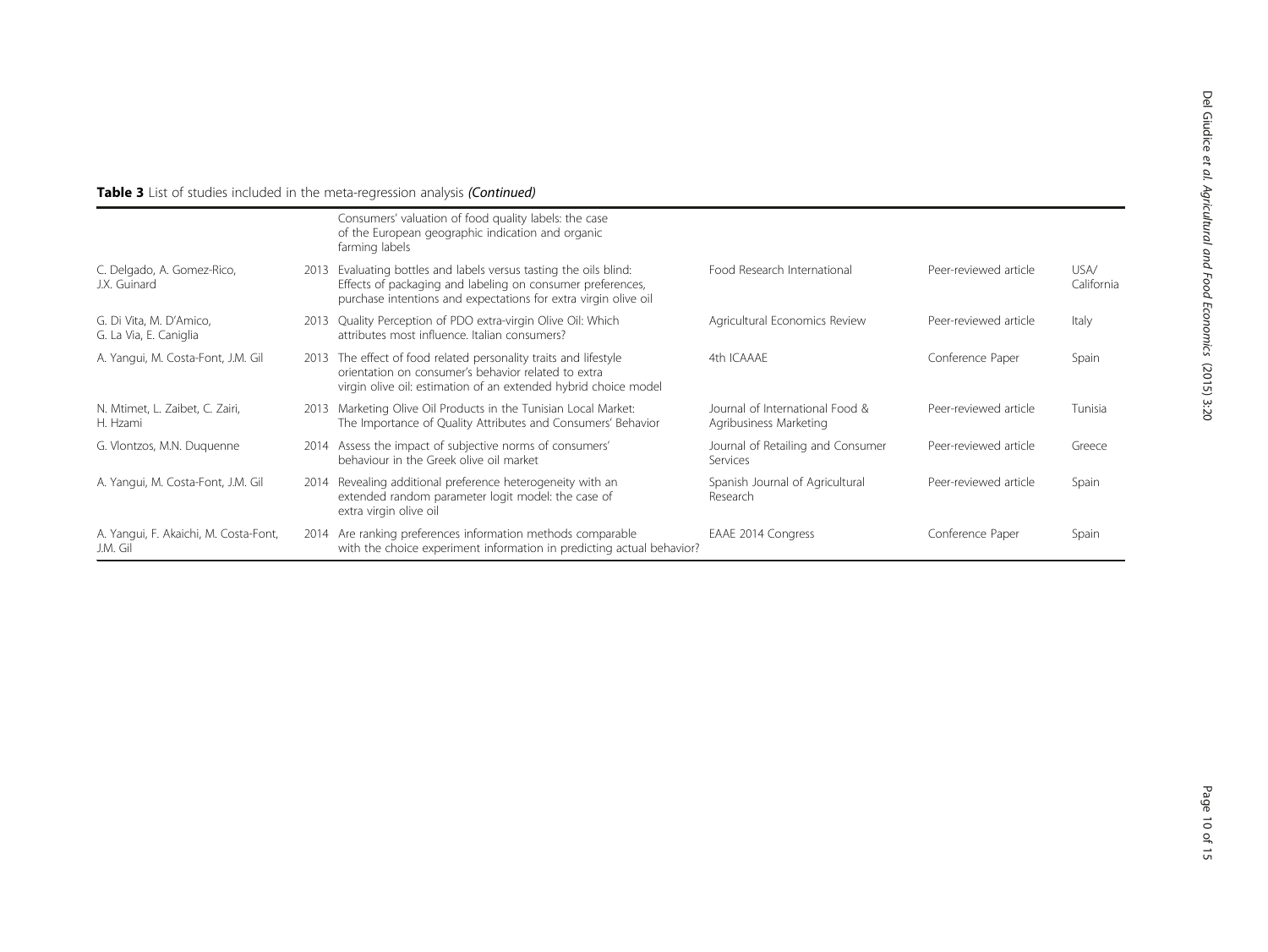opposite consideration can be made for articles published in peer-reviewed journals, and those referring to Italian consumers. Thus Italian consumers show overall less importance to quality attributes compared to consumers from other countries<sup>c</sup>, while articles not published in peer-reviewed journals seem to overestimate the real WTP for the attributes. A possible explanation could be related to the difficulty being published in a peer review journal since higher WTP estimates are considered less reliable. Finally, traceability does not seem to influence WTP. This result is related to the greater influence that information on the area of origin has on consumer choices. Information on the origin of the olives seems the most important aspect of traceability for EVO consumers. Coefficients measure the relative variation of the final price of EVO in terms of WTP, and therefore can be interpreted also as measure of importance for the consumers of the attributes. This means that brand, organic certification and origin certification can be considered the product attributes showing the greatest influence on consumer willingness to pay. Finally, the neutral taste attribute shows the lowest WTP.

### Conclusions

Analysis of the literature on EVO consumer preferences and the meta-analysis implemented on the information attained allow some interesting considerations to be made. The first concerns the importance of the research strand which continues to interest not only traditional producer and consumer countries but also new geographical areas, such as China and Japan, which have only recently discovered the product's nutritional and gustatory value. The second concerns the evolution of factors/characteristics which have, over the years, been the subject of the literature. Constant value across the period in question is to be attributed to origin certification, in all its various specifications (PDO, PGI, and private certifications of country of origin) and, to a lesser extent, to the known brand. Such attributes represented the cardinal points of our analysis. In all the studies, as also shown by meta-analysis, origin and brand decidedly affect consumer preferences. In particular, all the studies carried out have shown unequivocally the strategic role played by knowledge, on the part of the end purchaser, of the oil's origin. This situation appeared so evident that the European Union issued EC Regulation 182/09 in 2009 with the aim of making information on product origin clear and mandatory on the label. This new regulatory scenario combined with what was already written on the known origin of the extra-virgin olive oil excludes this characteristic from the possible focuses of further innovative research. Investigating how product origin may affect purchases of extra-virgin oil becomes a question of valid research especially if the study is carried out in countries such as China, India or other economies considered potential wealthy markets for the product in question.

Brand is another important attribute: in recent years the role of private labels has acquired major strategic value. Indeed, national and international brands of the large retailers, thanks to the reputation that they have built up, manage to supply the consumer with a guarantee not only of organoleptic quality and food safety but also of environmental (integrated production with the use of low input) and social sustainability (ethical certifications like SA8000). Organic certification represents an element of product differentiation, related to safety and the environment, which the consumer clearly appreciates.

The third reflection concerns aspects of taste in the literature. Indeed, while in older contributions intrinsic attributes were explored without particular focus on the various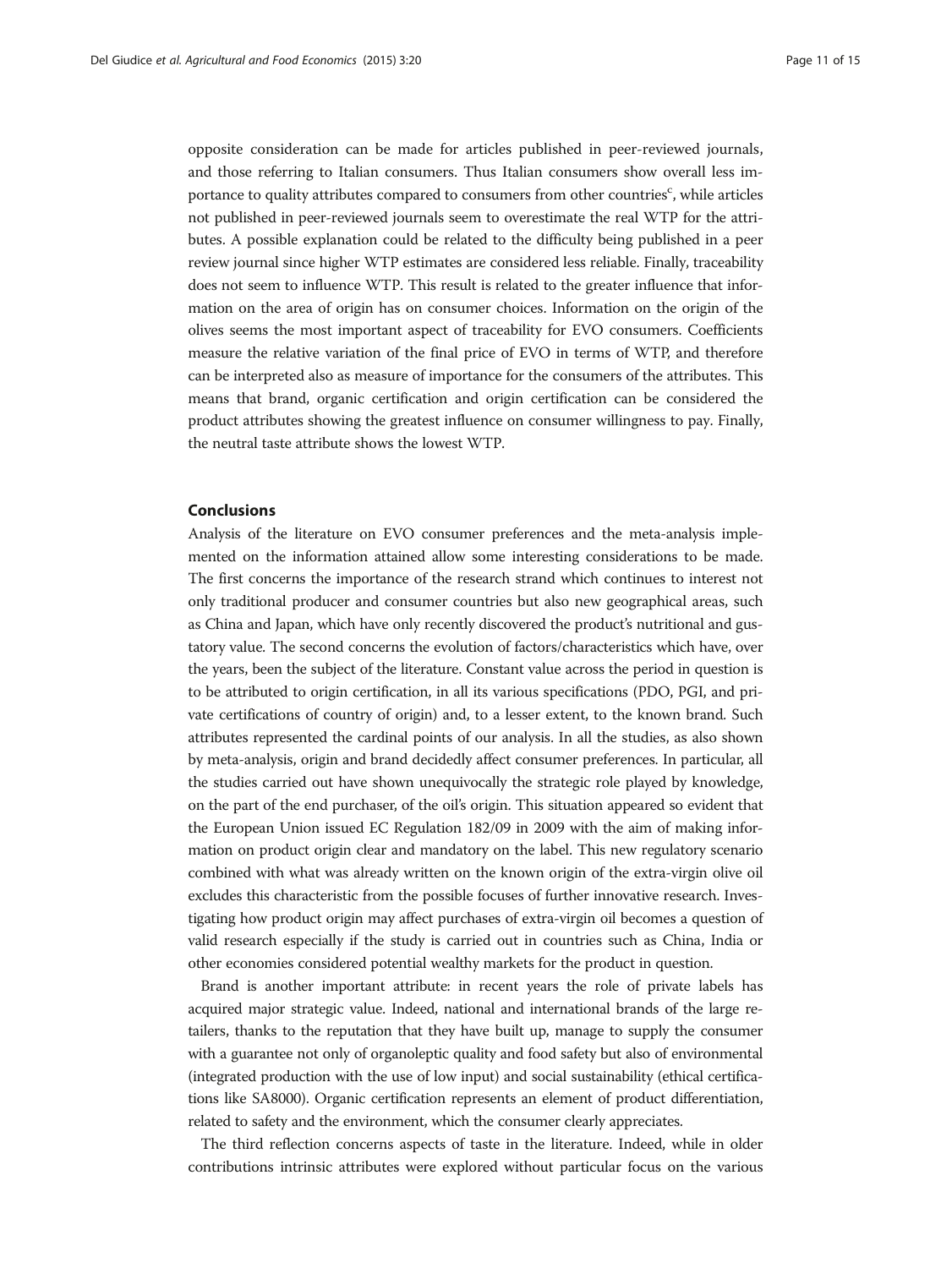specifications which they might assume, recent analyses have begun to define the various dimensions of the sensory profile of EVOs. This evolution is due to developments which have occurred in the sensory analysis of olive oil and in the use of panel tests as a monitoring tool and guide in quality oil production. To date, agronomic and sensory research has managed not only to identify what aspects of taste and smell are indicators of oil quality but also how the latter correlate with production techniques The situation which currently emerges is that a quality EVO has a sensory profile which is quite marked and well differentiated. By contrast, on the consumption side, the consumer prefers standard oils with little or no personality. This is amply highlighted by the results of the econometric model where neutral taste is ranked fourth in importance, after brand, organic certification and origin certification. This probably represents the question of the most topical interest. This aspect deserves a central position in future research since consumption preferences as described undermine all efforts to improve product quality made on the production side. Indeed, at present on the EVO market there is a serious discrepancy: producers who invested heavily in the past in improving product quality have had to overhaul their traditional production techniques, rewarded by the "experts" and "punished" by the market.

Finally, mention should be made of the limitations to the analysis. The first concerns the large number of studies, included in the econometric model, implemented in the countries where EVO is traditionally consumed. By contrast, consumer preferences for EVO in new markets, such as Asia, the US and Japan, have so far undergone little analysis.

The second is related to the number of papers included in the econometric analysis. Moreover, the sample size, although adequate for the objectives and the econometric approach of the analysis, did not allow the introduction of additional attributes in the econometric model considered.

A possible development of the analysis may involve the inclusion of papers belonging to a longer time period. This would allow the implementation of analytical models that can provide information on the evolution and changes in consumer preferences.

#### **Endnotes**

<sup>au</sup>If I have seen far, it is by standing on the shoulders of giants" (Isaac Newton, [1676\)](#page-13-0).

<sup>b</sup>An anonymous referee suggested including in the analysis estimates of "implicit prices" provided by hedonic price modeling as done by Deselnicu et al. ([2013](#page-13-0)). Following the arguments provided by Brander and Koetse [\(2011](#page-12-0)) we included in our analyses only WTPs provided by stated preference techniques. This decision is also supported by the scarcity of available estimates using hedonic pricing (Carlucci et al. [2014\)](#page-12-0).

<sup>c</sup>One possible interpretation on the less importance to quality attributes given by Italian consumers could be associated to the fact that being Italy a producer country the oil olive price is on average lower than other non producing countries, and therefore also the WTP for the single attribute. However as highlighted by an anonymous referee, the same is not observed in other producer countries. Further investigations would be necessary on this specific point.

#### Competing interests

The authors declare that they have no competing interests.

#### Authors' contributions

TDG, CC, FC and GC are equally responsible of every paragraph of the paper. All authors read and approved the final manuscript.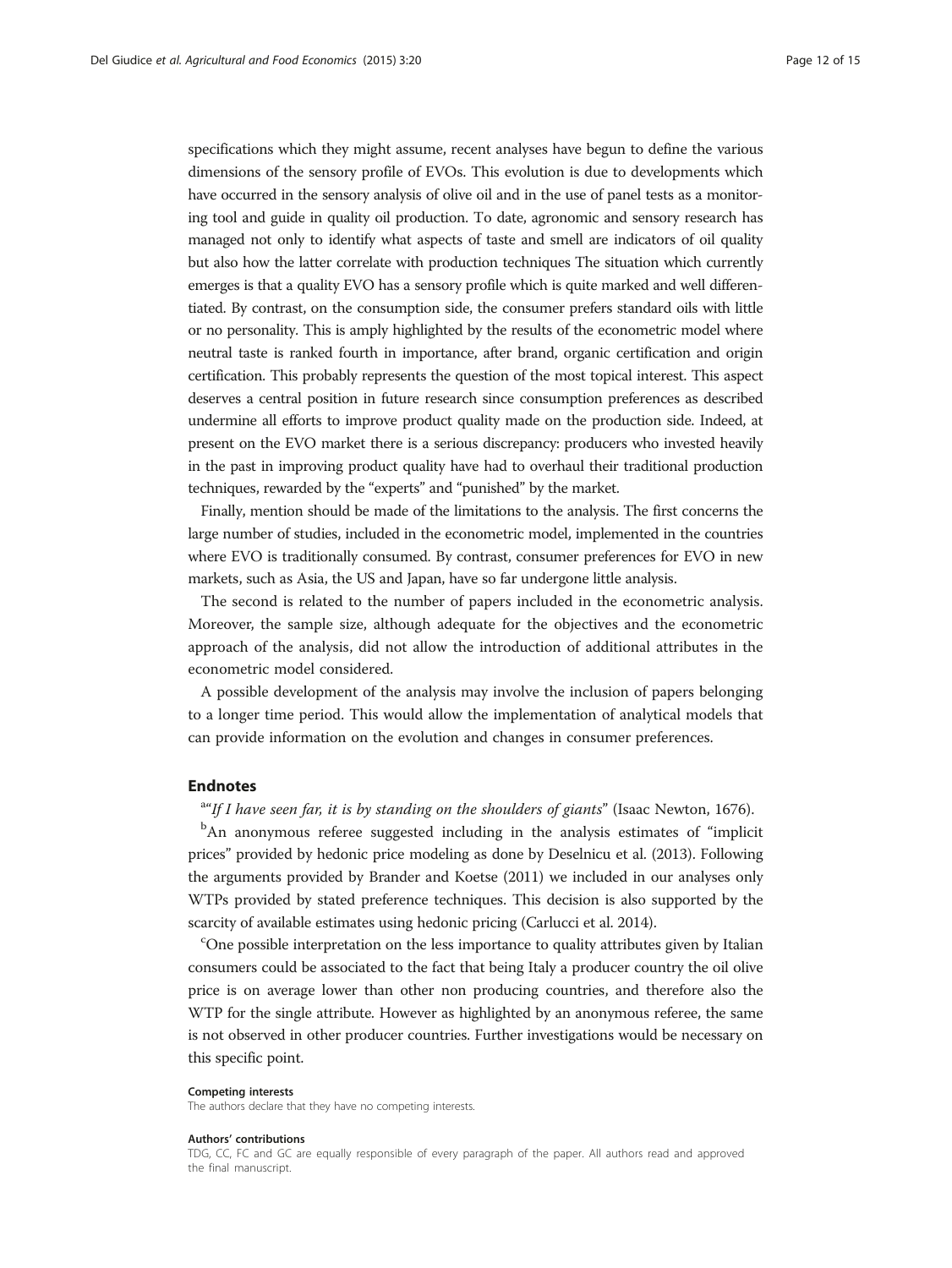#### <span id="page-12-0"></span>Acknowledgements

Research funded by the Italian Ministry of Agriculture (MiPAAF). Project: "Modelli statistici innovativi per la misura della Customer Satisfaction dei prodotti agro-alimentari: il caso dell'olio extra-vergine di oliva".

Received: 26 March 2014 Accepted: 6 May 2015 Published online: 24 July 2015

#### References

- Aprile MC, Caputo V, Nayga RM Jr (2012) Consumers' valuation of food quality labels: the case of the European geographic indication and organic farming labels. Int J Consum Stud 36(2):158–165
- Baourakis G, Apostolakis I (1999) A statistical assessment of consumers' criteria regarding organic agricultural products: the case of organic olive oil. Foundations Comput Decis Sci 24:21–31
- Baourakis G, Baltas G (2003) Comparative behavioural analysis in selected EU countries: a brand modelling approach. Oper Res 3(2):165–182
- Bech-Larsen T, Nielsen NA, Grunert KG (1996) Means-End Chains for low involvement food products: a study of Danish consumers' cognitions regarding different applications of vegetable oil. In: 21st Annual IAREP Conference, Social and Economic Representations, Paris
- Belletti G, Marescotti A (1998) The reorganization of trade channels of a typical product : the Tuscan extra-virgin olive-oil. In: Arfini F, Mora C (eds) Typical and traditional products: rural effect and Agro-industrial problems, Proceedings of the 52nd Seminar of the EAAE - European Association of Agricultural Economists, June 19-21 1997. Università di Parma, Istituto di Economia Agraria e Forestale, Parma, Italy, pp 271–286
- Bevilacqua M, Ciarapica FE, Marchetti B (2012) Development and test of a new fuzzy-QFD approach for characterizing customers rating of extra virgin olive oil. Food Qual Preference 24(1):75–84
- Bower JA, Saadat MA, Whitten C (2003) Effect of liking, information and consumer characteristics on purchase intention and willingness to pay more for a fat spread with a proven health benefit. Food Qual Preference 14(1):65–74
- Bracco C, Caniglia E, D'Amico M, Di Vita G, Pappalardo G (2009) Analisi del consumo e percezione della qualità dell'olio extravergine d'oliva biologico in Italia. In: Agricoltura Biologica: sistemi produttivi e modelli di commercializzazione e consumo Palermo: Università degli Studi di Palermo, Dipartimento di Economia dei Sistemi Agro Forestali
- Brander LM, Koetse MJ (2011) The value of urban open space: Meta-analyses of contingent valuation and hedonic pricing results. J Environ Manage 92(10):2763–2773
- Caporale G, Policastro S, Monteleone E (2004) Bitterness enhancement induced by cut grass odorant (cis-3-hexen-1-ol) in a model olive oil. Food Qual Preference 15(3):219–227
- Caporale G, Policastro S, Carlucci A, Monteleone E (2006) Consumer expectations for sensory properties in virgin olive oils. Food Qual Preference 17(1):116–125
- Carlucci D, De Gennaro B, Roselli L, Seccia A (2014) E-commerce retail of extra virgin olive oil: an hedonic analysis of Italian SMEs supply. Br Food J 116(10):1600–1617
- Chan-Halbrendt C, Zhllimab E, Sisiorc G, Imamid D, Leonettie L (2010) Consumer preferences for olive oil in Tirana, Albania. Int Food Agribusiness Manage Rev 13:3
- Cicia G, Perla C (2000) La percezione della qualità nei consumatori di prodotti biologici: uno studio sull'olio extra-vergine di oliva tramite conjoint analysis. Qualità e valorizzazione nel mercato dei prodotti agroalimentari tipici, Edizioni Scientifiche Italiane, Napoli, pp 237–252
- Cicia G, Del Giudice T, Scarpa R (2002) Consumers' perception of quality in organic food: a random utility model under preference heterogeneity and choice correlation from rank-orderings. Br Food J 104(3/4/5):200–213
- Cicia G, Del Giudice T, Scarpa R (2005) Welfare Loss due to lack of traceability in extra-virgin olive oil: a case study. Cahiers Options Méditerranéennes 64:19–32
- Cicia G, Del Giudice T, Ramunno I (2009) Environmental and health components in consumer perception of organic products: Estimation of willingness to pay. J Food Prod Mark 15(3):324–336
- Cicia G, Cembalo L, Del Giudice T, Verneau F (2012) Il sistema agroalimentare ed il consumatore postmoderno: nuove sfide per la ricerca e per il mercato. Economia agro-alimentare 1:117–142
- Commission of the European Communities (2006a) Council Regulation (EC) No 509/2006 of 20 March 2006 on agricultural products and foodstuffs as traditional specialties guaranteed. Off J Eur Union L93:1–11
- Commission of the European Communities (2006b) Council Regulation (EC) No 510/2006 of 20 March 2006 on the protection of geographical indications and designations of origin for agricultural products and foodstuffs. Off J Eur Union L93:12–25
- Commission of the European Communities (2009) Council Regulation (EC) No 182/2009 of 6 March 2009 amending Regulation (EC) No 1019/2002 on marketing standard for olive oil. Off J Eur Union L63:6–8
- De Graaff J, Eppink L (1999) Olive oil production and soil conservation in southern Spain, in relation to EU subsidy policies. Land Use Policy 16(4):259–267
- Dekhili S, d'Hauteville F (2009) Effect of the region of origin on the perceived quality of olive oil: an experimental approach using a control group. Food Qual Preference 20(7):525–532
- Dekhili S, Sirieix L, Cohen E (2011) How consumers choose olive oil: the importance of origin cues. Food Qual Preference 22(8):757–762
- Del Giudice T, D'Elia A (2001) Valorizzazione dell'olio extravergine d'oliva meridionale: una proposta metodologica per l'analisi delle preferenze. Rivista di Economia Agraria 56(4):11–42
- Del Giudice T, Panico T, Caracciolo F, Cicia G (2012) Le preferenze dei consumatori italiani nei confronti dell'attributo biologico nell'olio extra-vergine di oliva alla luce della nuova normativa sull'etichettatura. In: V Workshop Nazionale GRAB-IT 2012, Ancona, 10–11 May 2012
- Delgado C, Guinard J-X (2011) How do consumer hedonic ratings for extra virgin olive oil relate to quality ratings by experts and descriptive analysis ratings? Food Qual Preference 22(2):213–225
- Delgado C, Guinard JX (2012) Internal and external quality mapping as a new approach to the evaluation of sensory quality-a case study with olive oil. J Sens Stud 27(5):332–343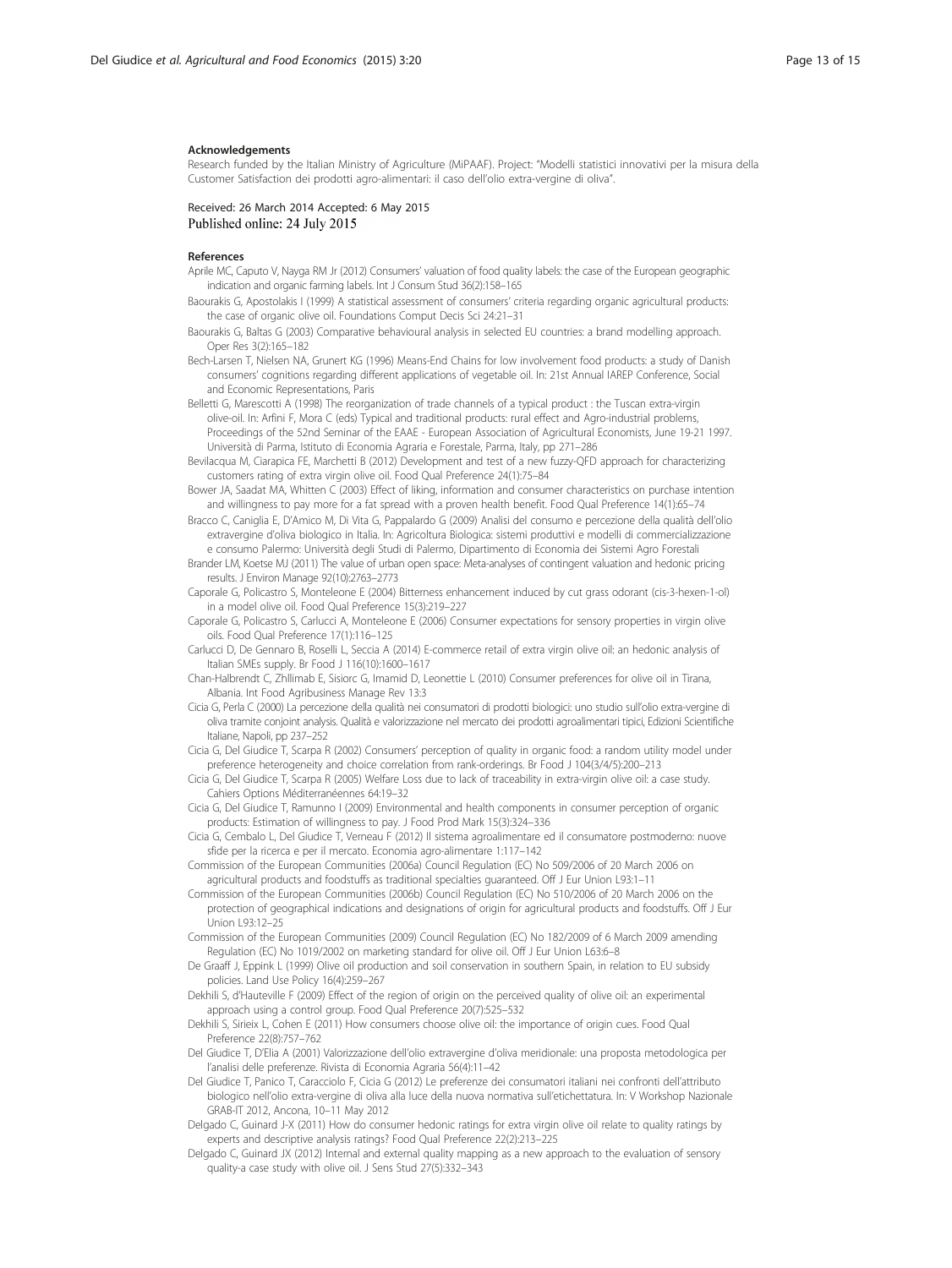<span id="page-13-0"></span>Delgado C, Gómez-Rico A, Guinard J-X (2013) Evaluating bottles and labels versus tasting the oils blind: effects of packaging and labeling on consumer preferences, purchase intentions and expectations for extra virgin olive oil. Food Res Int 54(2):2112–2121 Deselnicu OC, Costanigro M, Souza-Monteiro DM, McFadden DT (2013) A meta-analysis of geographical indication food

valuation studies: what drives the premium for origin-based labels? J Agric Resour Econ 38(2):204–219

Di Vita G, D'Amico M, La Via G, Caniglia E (2013) Quality perception of PDO extra-virgin olive oil: which attributes most influence Italian consumer. Agric Econ Rev 14(2):46–58

Duval S, Tweedie R (2000) Trim and fill: a simple funnel‐plot-based method of testing and adjusting for publication bias in meta-analysis. Biometrics 56(2):455-463

Favati F, Condelli N, Galgano F, Caruso MC (2013) Extra virgin olive oil bitterness evaluation by sensory and chemical analyses. Food Chem 139(1):949–954

Finardi C (2010) Preferenze dei consumatori per attributi di qualità nell'olio extravergine di oliva. Un choice experiment. (Doctoral Dissertation), Retrieved from<http://dspace-unipr.cineca.it/>

Finardi C, Giacomini C, Menozzi D, Mora C (2009) Consumer preferences for country-of-origin and health claim labelling of extra-virgin olive-oil. In: 113rd EAAE Seminar on: "A resilient European food industry and food chain in a chal-lenging world", 3–6 September, Chania (Greece)

Finco A, Padella M, Sargentoni T (2010) Disponibilità a pagare per la qualità di un olio extravergine locale. Economia Agro-alimentare 12(1):77–98

Finotti E, Bersani AM, Bersani E (2007) Total quality indexes for extra-virgin olive oils. J Food Qual 30(6):911-931

Fotopoulos C, Krystallis A (2002) Purchasing motives and profile of the Greek organic consumer: a countrywide survey. Br Food J 104(9):730–765

Fregapane G, Gómez‐Rico A, Inarejos AM, Salvador MD (2013) Relevance of minor components stability in commercial olive oil quality during the market period. Eur J Lipid Sci Technol 115(5):541–548

Fucito R, Vizzarri G (2004) Strategie d'impresa e qualità nel comparto degli oli extra-vergini di oliva molisani. In: Centro studi di estimo e di economia territoriale-ce set, 44th edn., pp 49–81

Gambaro A, Ana CE, Victor P (2013) Influence of subjective knowledge, objective knowledge and health consciousness on olive oil consumption°™a case study. Food Nutr Sci Vol.04No.04:9. doi:10.4236/fns.2013.44057

Gázquez‐Abad JC, Sánchez‐Pérez M (2009) Factors influencing olive oil brand choice in Spain: an empirical analysis using scanner data. Agribusiness 25(1):36–55

Glass GV (1976) Primary, secondary, and meta-analysis of research. In: Educational researcher., pp 3–8

Harville DA (1977) Maximum likelihood approaches to variance component estimation and to related problems. J Am Stat Assoc 72(358):320–338

Higgins JPT, Green S (2008) Cochrane Handbook for Systematic Reviews of Interventions Version 5.1.0 [updated March 2011]. The Cochrane Collaboration. Available from [www.cochrane-handbook.org](http://www.cochrane-handbook.org)

International Olive Oil Council (2012) Table 4: Consumption (1000 tonnes)., [http://www.internationaloliveoil.org/](http://www.internationaloliveoil.org/documents/viewfile/4190-consommation1/3) [documents/viewfile/4190-consommation1/3](http://www.internationaloliveoil.org/documents/viewfile/4190-consommation1/3). Accessed 11 October 2014

Jiménez-Guerrero JF, Gázquez-Abad JC, Mondéjar-Jiménez JA and Huertas-García R (2012). Consumer Preferences for Olive-Oil Attributes: A Review of the Empirical Literature Using a Conjoint Approach, Olive Oil - Constituents, Quality, Health Properties and Bioconversions, Dr. Dimitrios Boskou (Ed.), ISBN: 978-953-307-921-9, InTech. Available from: [http://](http://www.intechopen.com/books/olive-oil-constituents-quality-health-propertiesand-bioconversions/consumer-preferences-for-olive-oil-attributes-a-review-of-the-empiricalliterature-using-a-conjoint) [www.intechopen.com/books/olive-oil-constituents-quality-health-propertiesand-bioconversions/consumer-preferences](http://www.intechopen.com/books/olive-oil-constituents-quality-health-propertiesand-bioconversions/consumer-preferences-for-olive-oil-attributes-a-review-of-the-empiricalliterature-using-a-conjoint)[for-olive-oil-attributes-a-review-of-the-empiricalliterature-using-a-conjoint.](http://www.intechopen.com/books/olive-oil-constituents-quality-health-propertiesand-bioconversions/consumer-preferences-for-olive-oil-attributes-a-review-of-the-empiricalliterature-using-a-conjoint)

Karipidis P, Tsakiridou E, Tabakis N (2005) The Greek olive oil market structure. Agric Econ Rev 6(1):64

Krystallis A, Ness M (2005) Consumer preferences for quality foods from a South European perspective: a conjoint analysis implementation on Greek olive oil. Int Food Agribusiness Manage Rev 8(2):62–91

Lazaridis P (2004) Olive oil consumption in Greece: a microeconometric analysis. J Fam Econ Issues 25(3):411–430 Leonetti L, Imami D, Stefanllari A, Zhllima E (2009) The olive and olive oil value chain In Albania. Development

Solutions Associates., Available via EastAgri. [http://www.eastagri.org/files/Oil-Albania.pdf.](http://www.eastagri.org/files/Oil-Albania.pdf) Accessed 2 October 2014 Lipsey MW, Wilson DB (2001) Applied social research methods series. In: Practical meta-analysis, 49th edn. Sage Publications, London

Mane-Kapaj A, Kapajb I, Chan-Halbrendtc C, Totojanid O (2010) Assessing the comparative advantage of Albanian olive oil production. Int Food Agribusiness Manage Rev 13:1

Marchini A, Diotallevi F, Fioriti L, Pampanini R (2010) A quantitative analysis of olive oil market in the North-West Italy. Enometrics XVII, Palermo

Martínez MG, Aragonés Z, Poole N (2002) A repositioning strategy for olive oil in the UK market. Agribusiness 18 (2):163–180

McEwan JA (1994) Consumer attitudes and olive oil acceptance: the potential consumer. Grasas y aceites 45(1–2):9–15 Menapace L, Colson G, Grebitus C, Facendola M (2008) Consumer preferences for extra virgin olive oil with country-of-origin

and geographical indication labels in Canada. In: American Agricultural economics Association Annual Meeting Menapace L, Colson G, Grebitus C, Facendola M (2011) Consumers' preferences for geographical origin labels: evidence from the Canadian olive oil market. In: European Review of Agricultural Economics: ibq051

Mili S (2006) Market dynamics and policy reforms in the EU olive oil industry: an exploratory assessment. In: Proceedings of the 98th EAAE Seminar "Marketing Dynamics Within the Global Trading System: New perspectives," Chania, Greece

Mili S, Zúñiga MR (2001) Exploring future developments in international olive oil trade and marketing: a Spanish perspective. Agribusiness 17(3):397–415

Moher D, Liberati A, Tetzlaff J, Altman DG (2009) Preferred reporting items for systematic reviews and meta-analyses: the PRISMA statement. Ann Intern Med 151(4):264–269

Monteleone E, Carlucci A, Caporale G, Wakeling I (1997) Analisi della preferenza dei consumatori per l'olio extra vergine di oliva. Rivista Italiana delle Sostanze Grasse 74(9):415–421

Morales MT, Rios JJ, Aparicio R (1997) Changes in the volatile composition of virgin olive oil during oxidation: flavors and off-flavors. J Agric Food Chem 45(7):2666–2673

Mtimet N, Kashiwagi AK, Zaibet L, Masakazu N (2008) Exploring Japanese olive oil consumer behavior. In: 12th EAAE Congress 'People, Food and Environments: Global Trends and European Strategies', Gent (Belgium)., pp 26–29